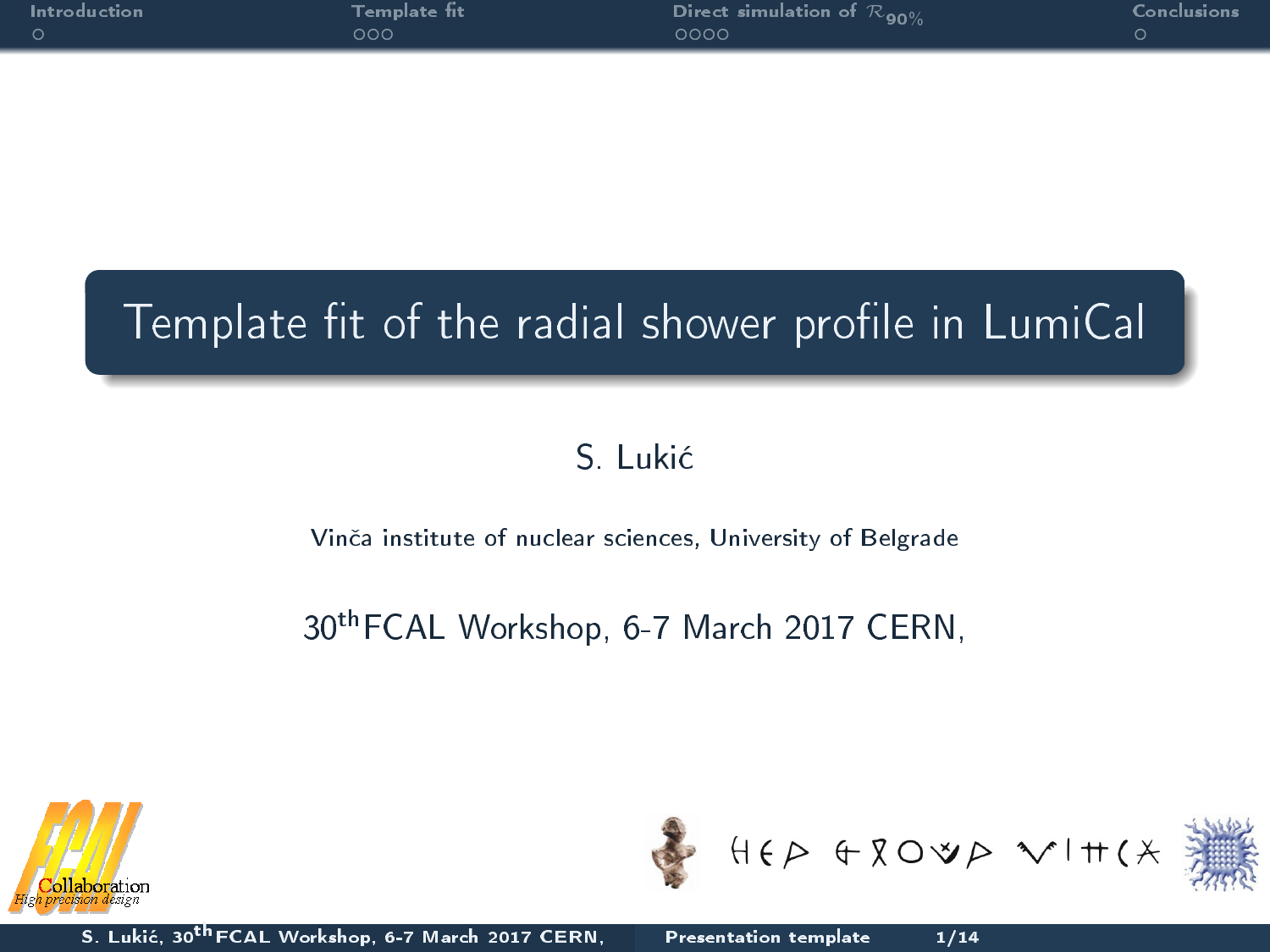| Introduction | Template fit | Direct simulation of $\mathcal{R}_{90\%}$ | Conclusions |
|--------------|--------------|-------------------------------------------|-------------|
|              | 000          | ೦೦೦೦                                      |             |
|              |              |                                           |             |



 $(2)$  Template fit - possibilities, challenges and limitations

3 [Direct simulation of](#page-11-0)  $\mathcal{R}_{90\%}$ 

### 4 [Conclusions](#page-16-0)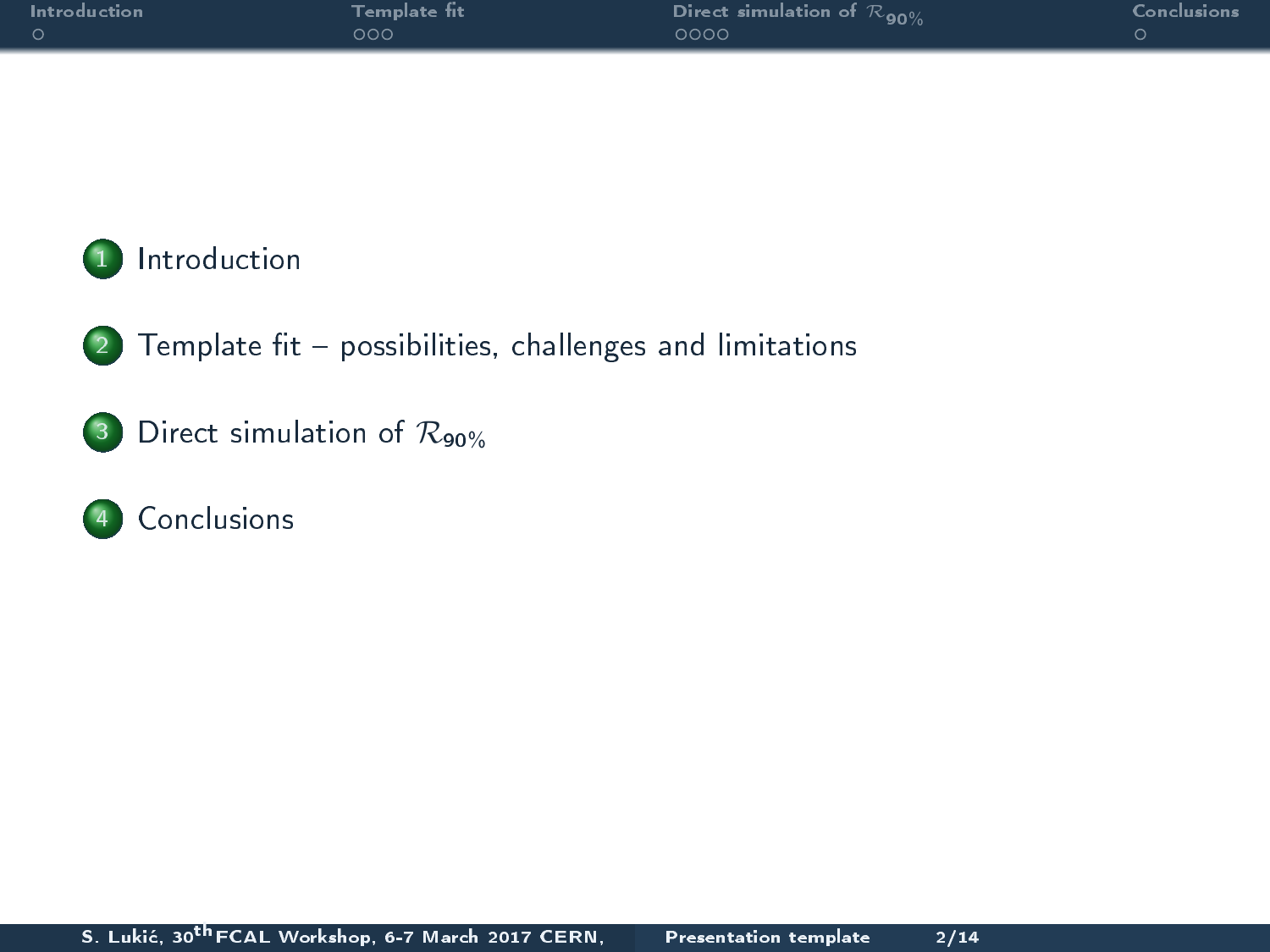|        | <b>Introduction</b> |  |
|--------|---------------------|--|
| $\cap$ |                     |  |

# Section 1

## <span id="page-2-0"></span>[Introduction](#page-2-0)

S. Lukić, 30<sup>th</sup> FCAL Workshop, 6-7 March 2017 CERN, [Presentation template 3/14](#page-0-0)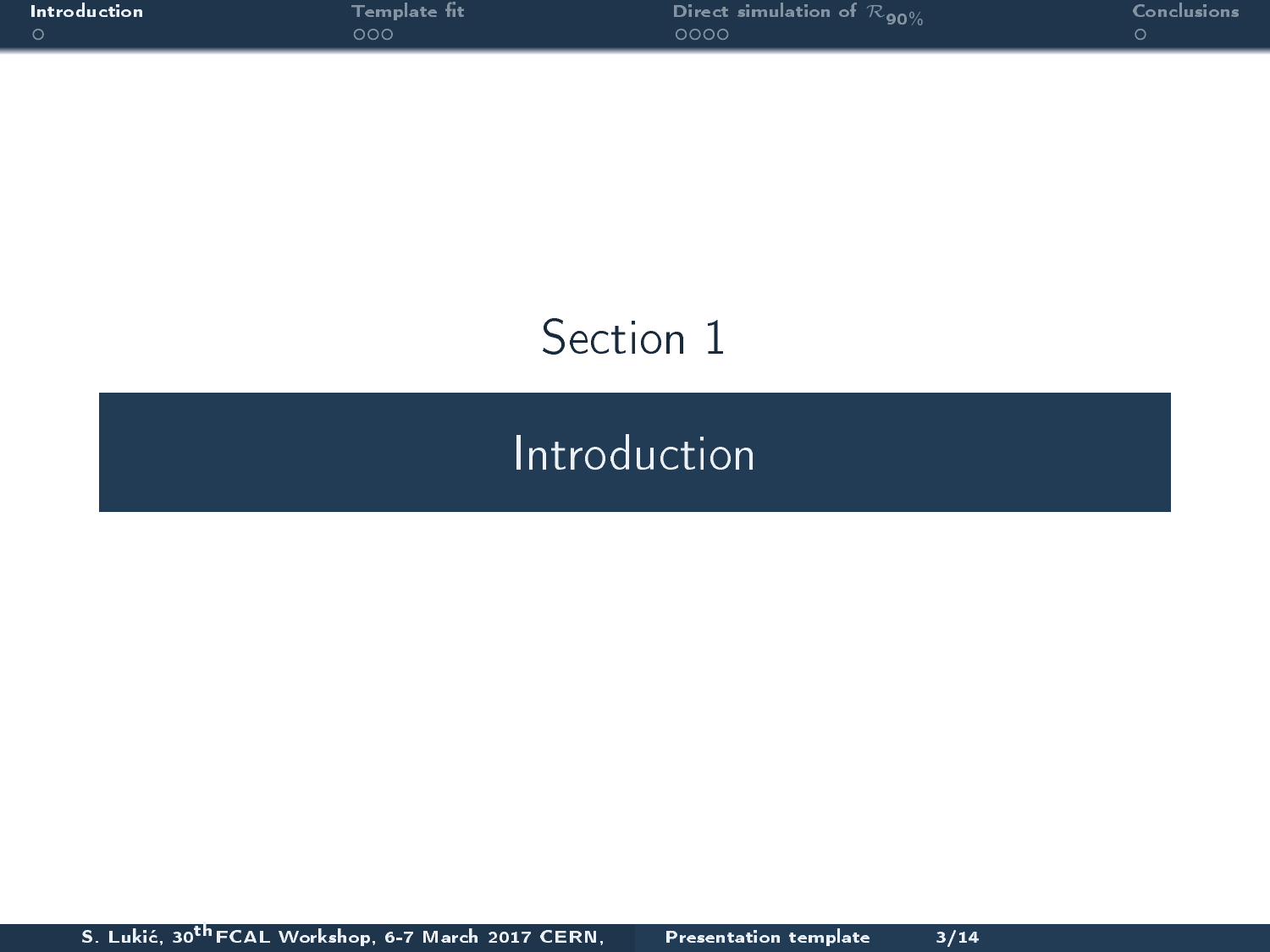

- With 1.8 mm pad height, LumiCal is perfectly suited for precise measurements of the transverse profile of EM showers.
- $\bullet$  Assume that data from a prototype with 2+ full sectors of active pads becomes available soon.
- $\bullet$  Analysis possibilities: Fit of the vertical profile or template fit.



<span id="page-3-0"></span>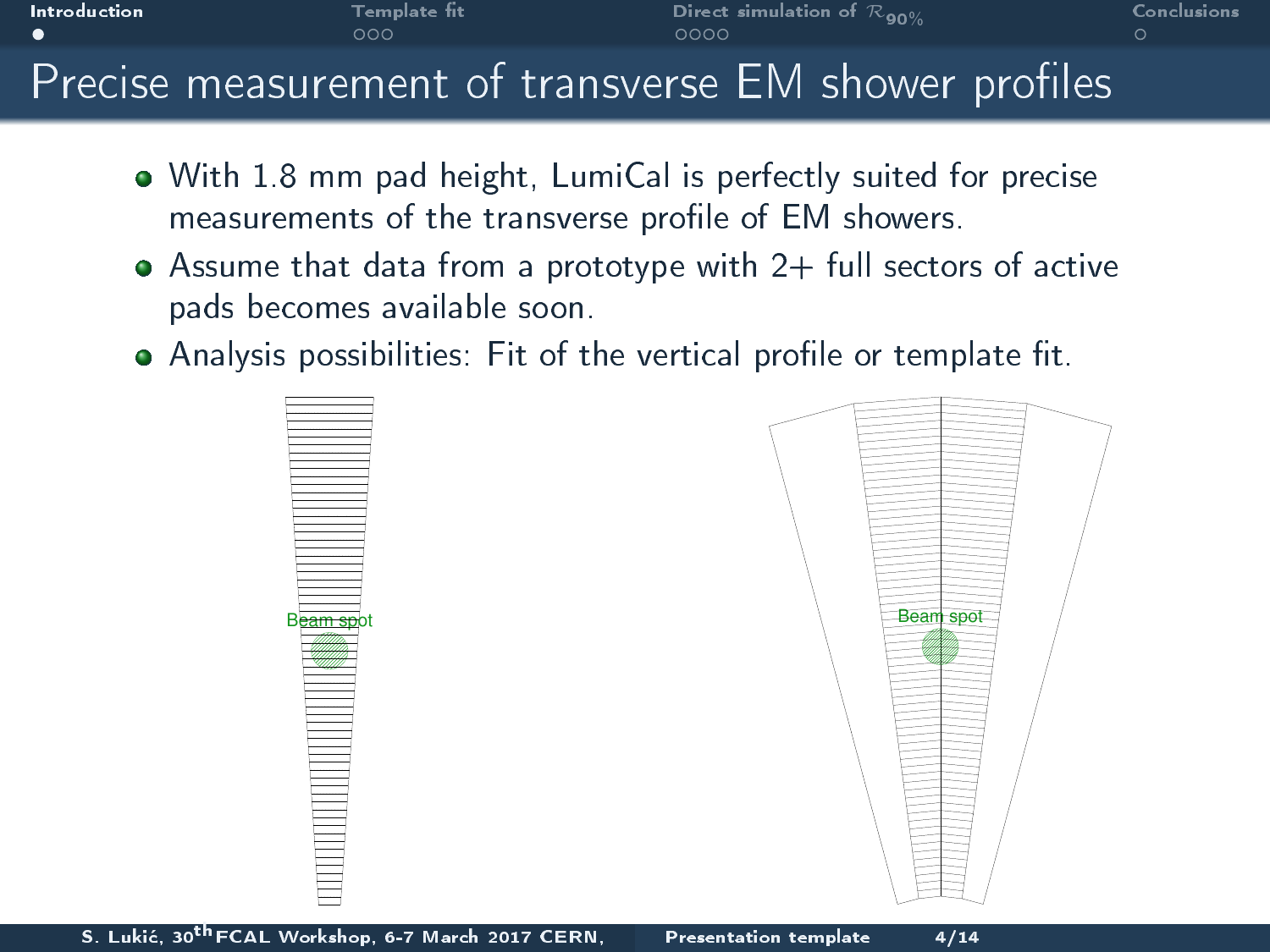|   | Intro du ction |  |  |
|---|----------------|--|--|
| റ |                |  |  |

## <span id="page-4-0"></span>Section 2

# Template fit  $-$  possibilities, challenges and [limitations](#page-4-0)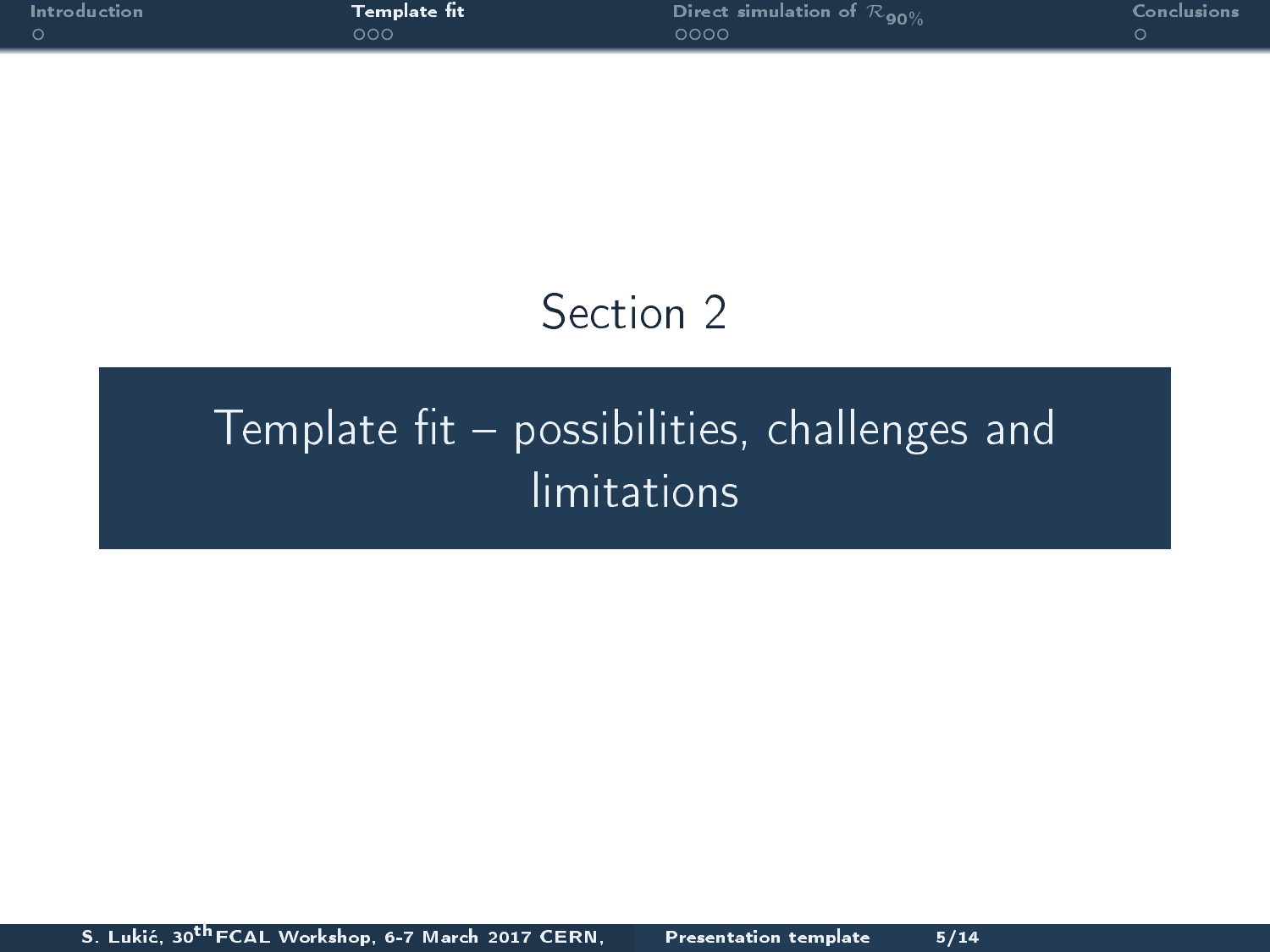



<span id="page-5-0"></span>S. Lukić, 30<sup>th</sup> FCAL Workshop, 6-7 March 2017 CERN, [Presentation template 6/14](#page-0-0)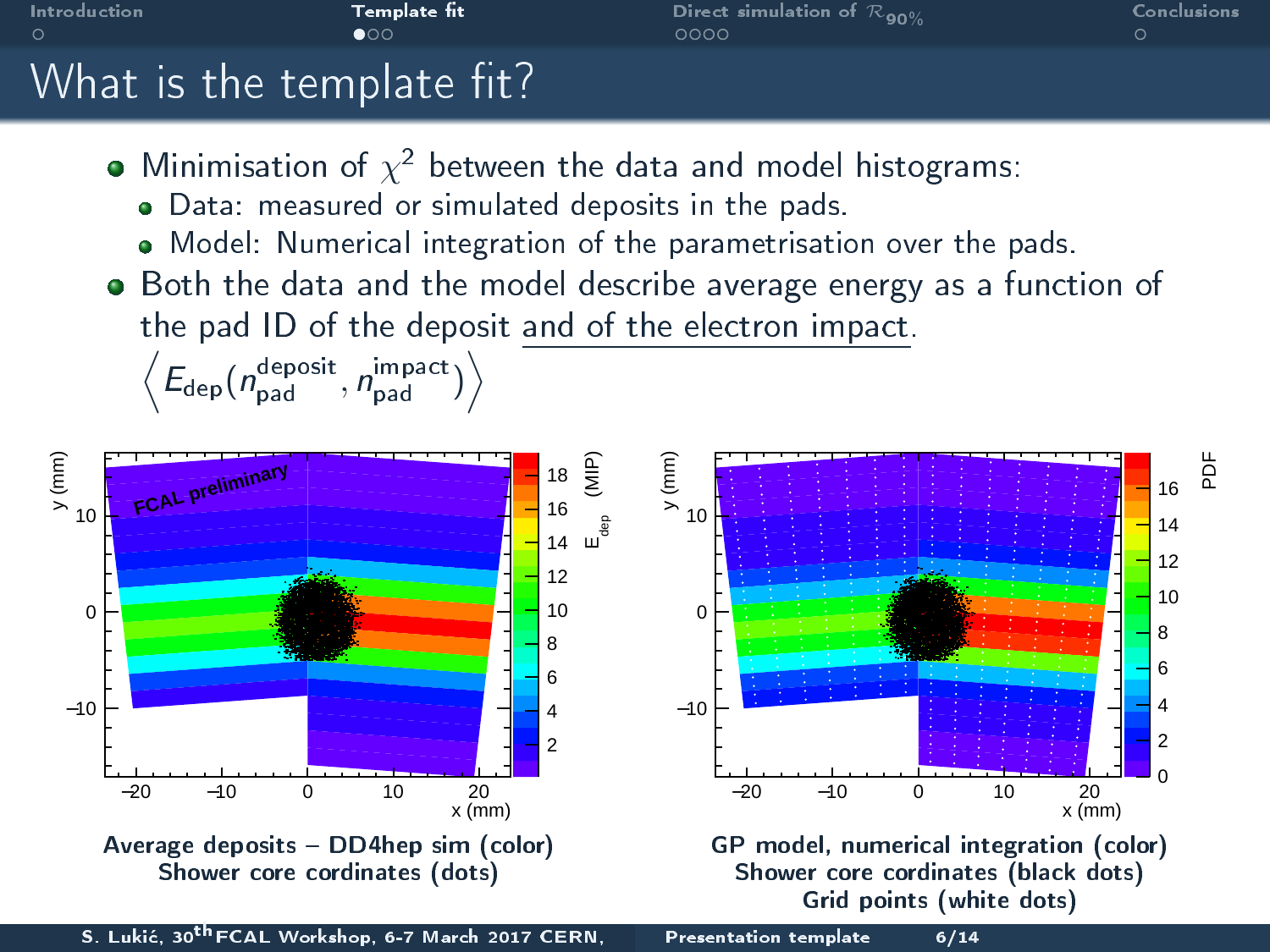

<span id="page-6-0"></span>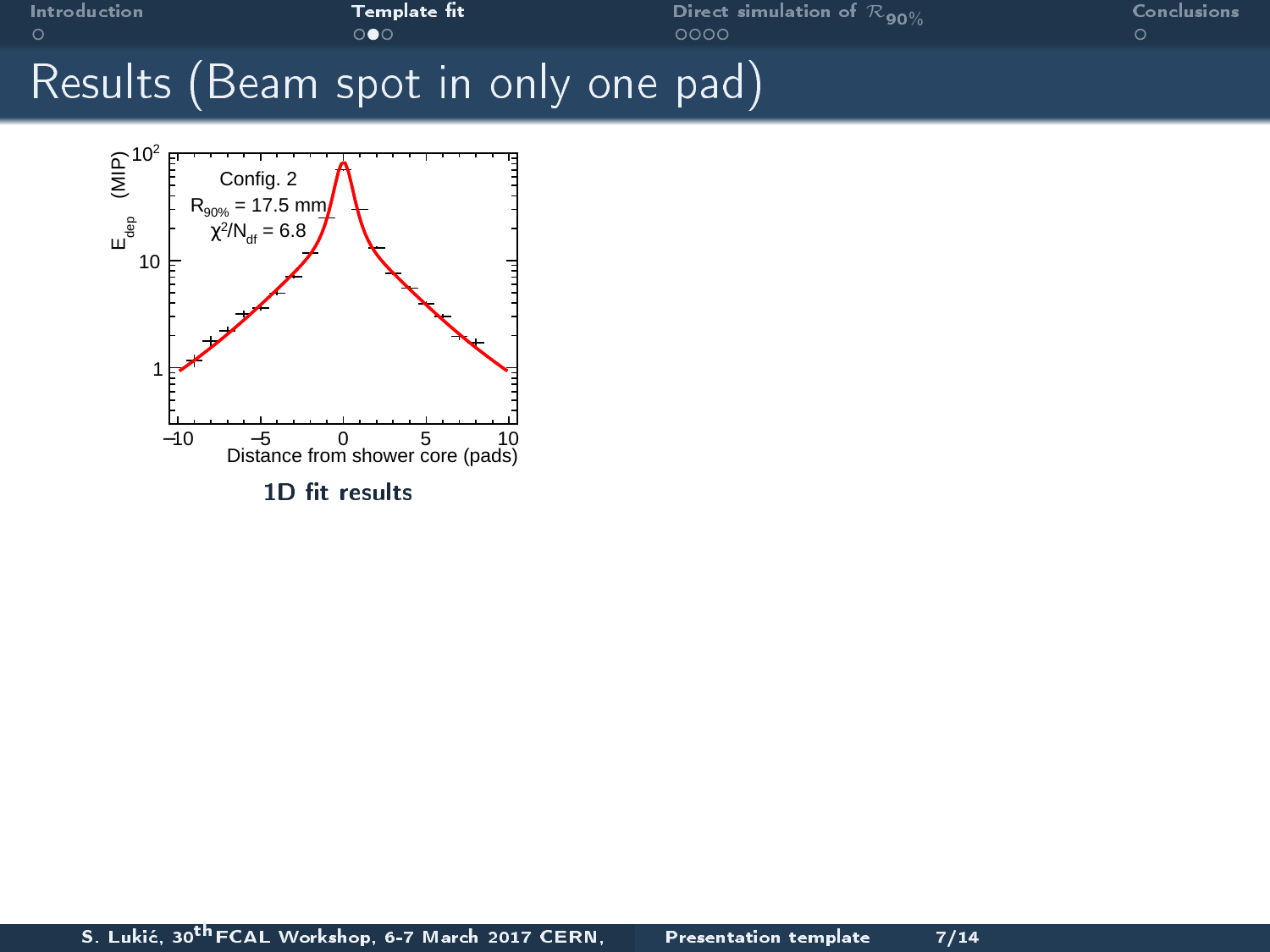

<span id="page-7-0"></span>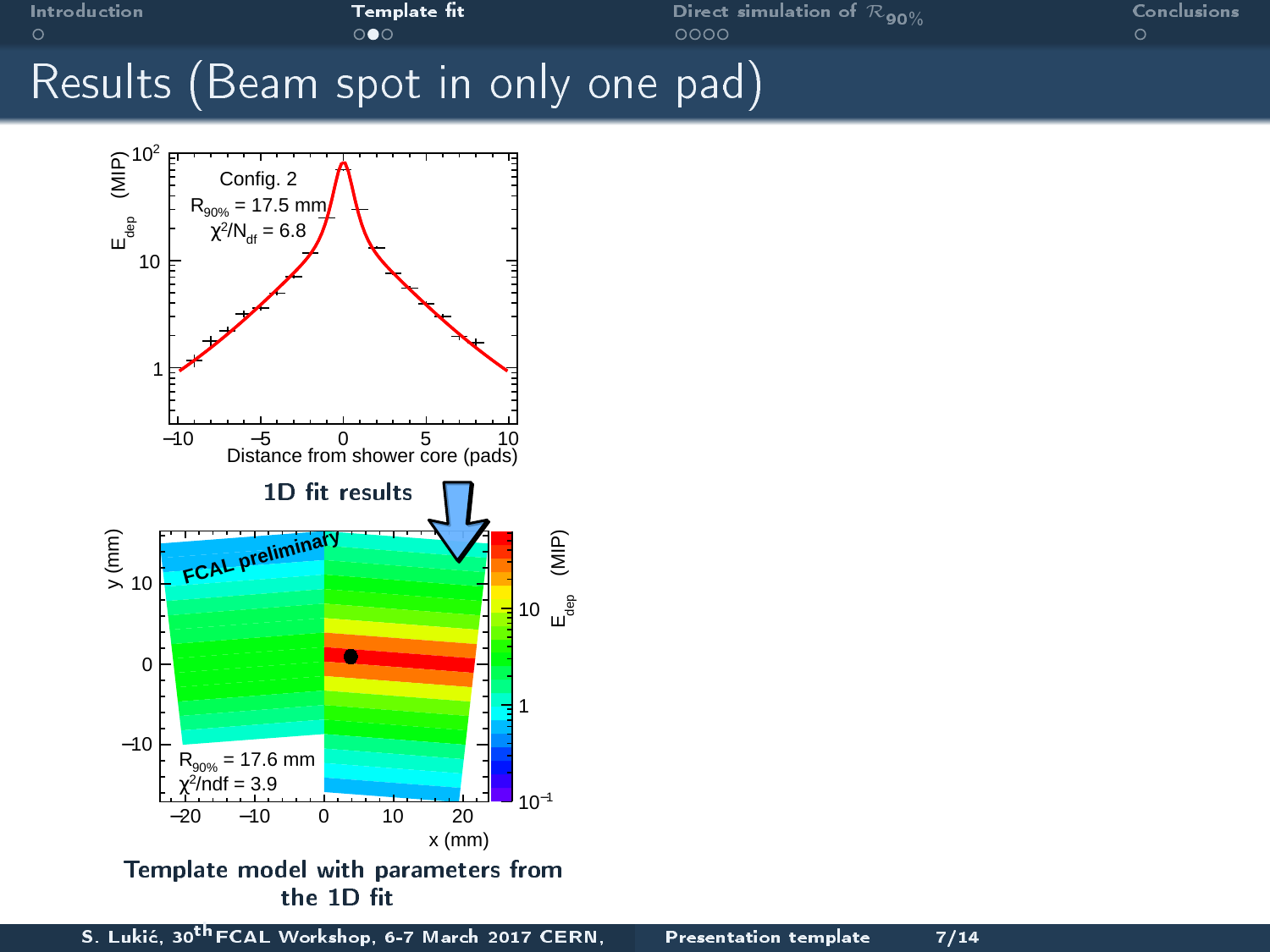

<span id="page-8-0"></span>S. Lukić, 30<sup>th</sup> FCAL Workshop, 6-7 March 2017 CERN, [Presentation template 7/14](#page-0-0)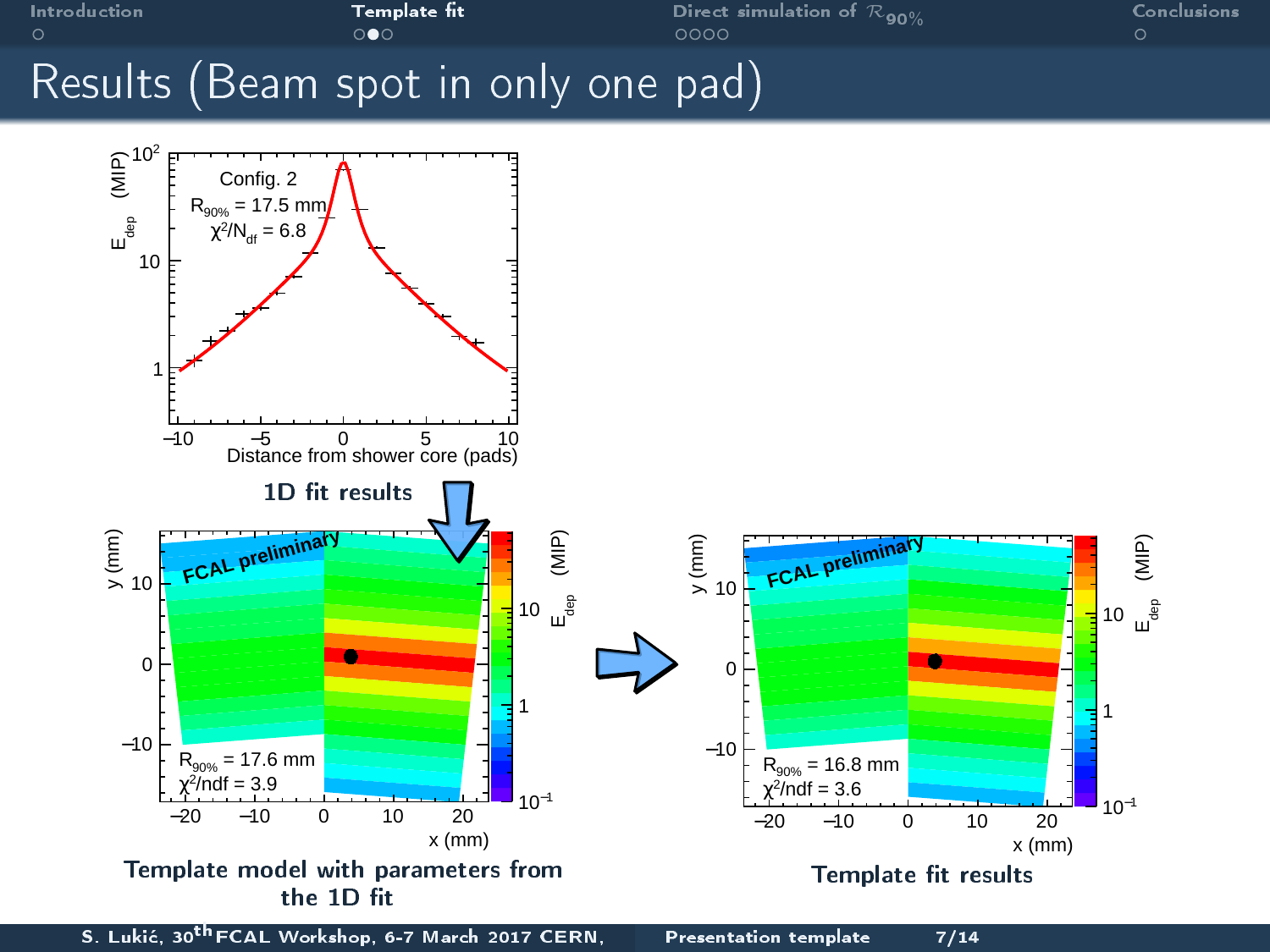

<span id="page-9-0"></span>S. Lukić, 30<sup>th</sup> FCAL Workshop, 6-7 March 2017 CERN, [Presentation template 7/14](#page-0-0)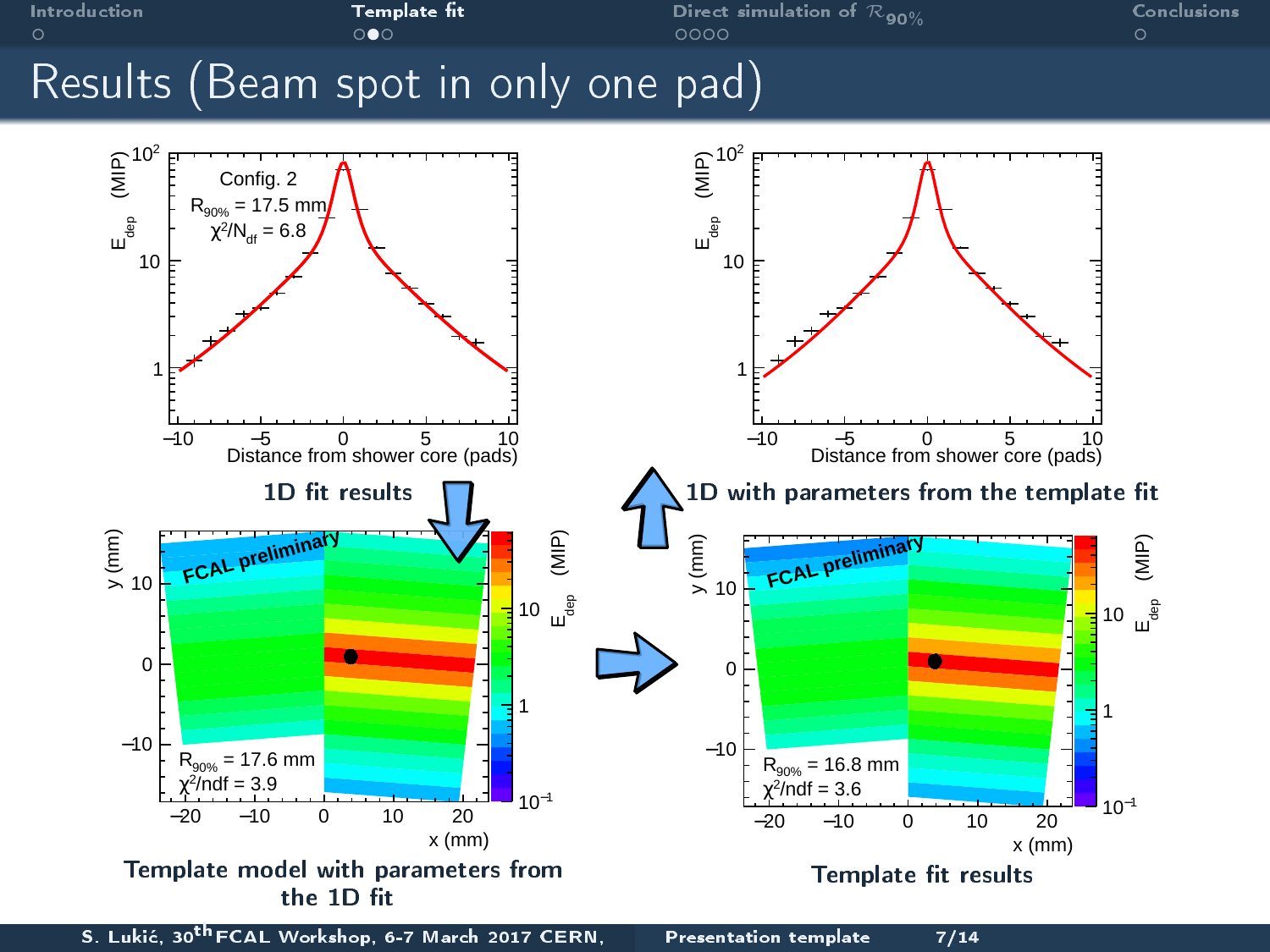|   | Introduction |
|---|--------------|
| O |              |

**[Challenges](#page-10-0)** 

**Template fit**  $\begin{array}{ccc} \textbf{Template} & \textbf{Set} & \textbf{I} \\ \textbf{1} & \textbf{1} & \textbf{1} \\ \textbf{1} & \textbf{1} & \textbf{1} \\ \textbf{1} & \textbf{1} & \textbf{1} \\ \textbf{1} & \textbf{1} & \textbf{1} \\ \textbf{1} & \textbf{1} & \textbf{1} \\ \textbf{1} & \textbf{1} & \textbf{1} \\ \textbf{1} & \textbf{1} & \textbf{1} \\ \textbf{1} & \textbf{1} & \textbf{1} \\ \textbf{1} & \text$ 

#### Numerical integration of the model

- The grid currently used adapts to the pad shape, but not to the shape of the shower profile.
- Potential pitfalls: point-like beam hitting in-between the grid points (See below). Fortunately, this is not a realistic case.
- The universal solution would require advanced tesselation which takes into account both the pad structure and the profile shape and adapts to both for each beam electron.
- The present grid should work fine for beam spot sizes comparable or greater than the pad height (which is the realistic case).



S. Lukić, 30<sup>th</sup> FCAL Workshop, 6-7 March 2017 CERN, [Presentation template 8/14](#page-0-0)

<span id="page-10-0"></span>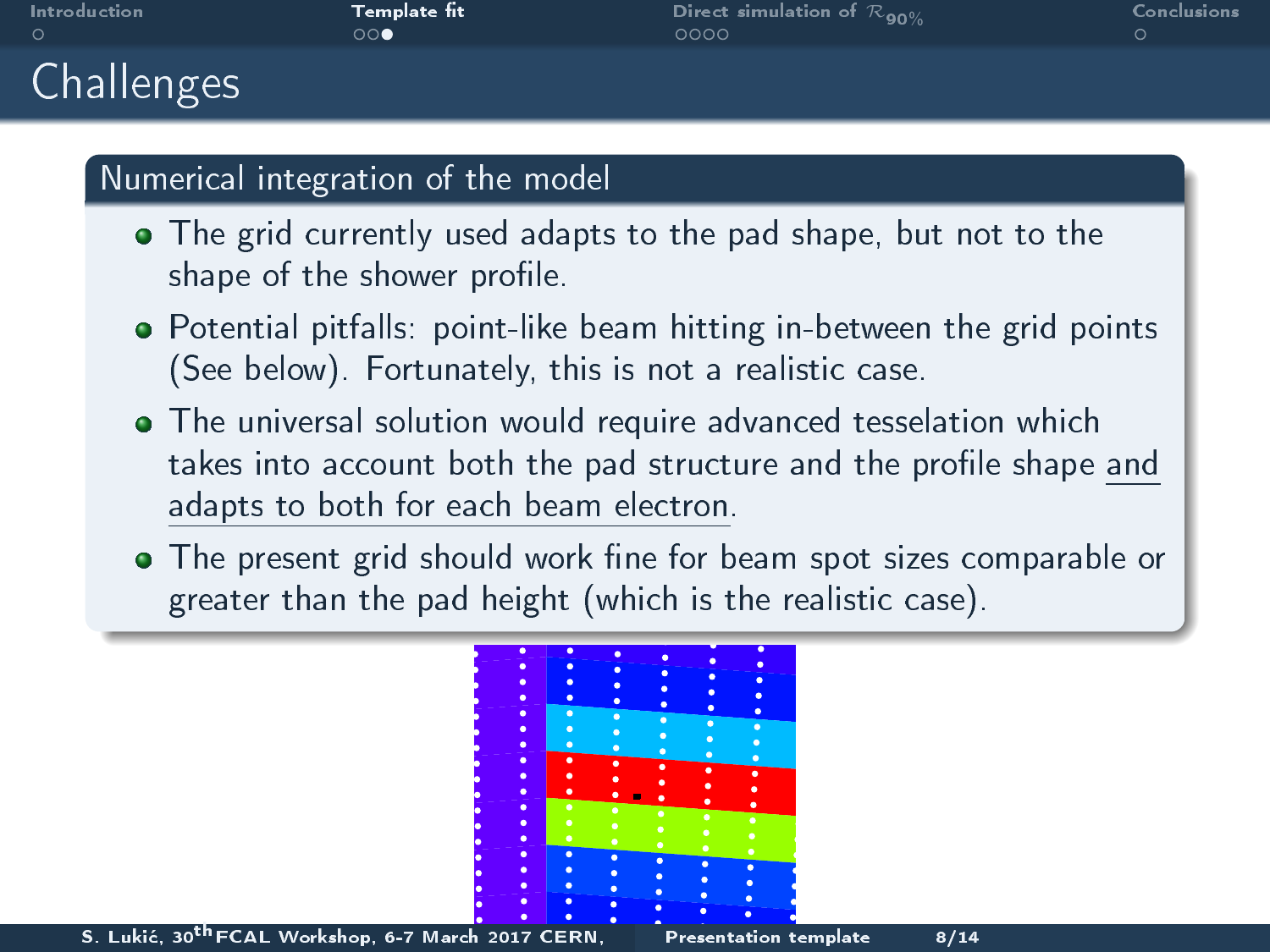|   |  | Introduction |  |  |
|---|--|--------------|--|--|
| റ |  |              |  |  |

[Introduction](#page-2-0) [Template t](#page-4-0) [Direct simulation of](#page-11-0) <sup>R</sup>90% [Conclusions](#page-16-0)

## <span id="page-11-0"></span>Section 3

## [Direct simulation of](#page-11-0)  $\mathcal{R}_{90\%}$

S. Lukić, 30<sup>th</sup> FCAL Workshop, 6-7 March 2017 CERN, [Presentation template 9/14](#page-0-0)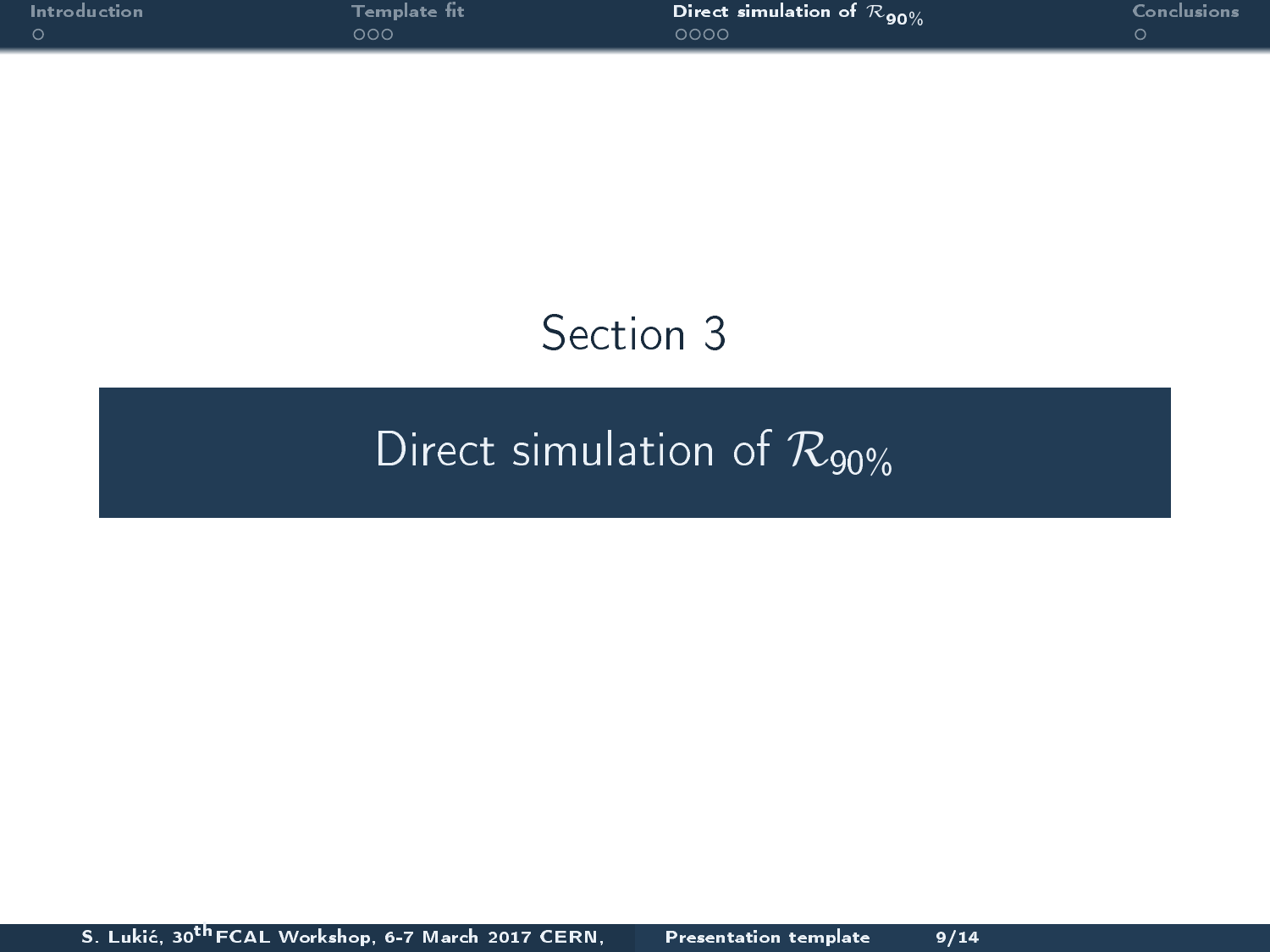

### • Identical geometry as the LumiCal prototype

- Circular sensors with concentric radial segmentation
- Point-like beam hitting at the center of the sensor

<span id="page-12-0"></span>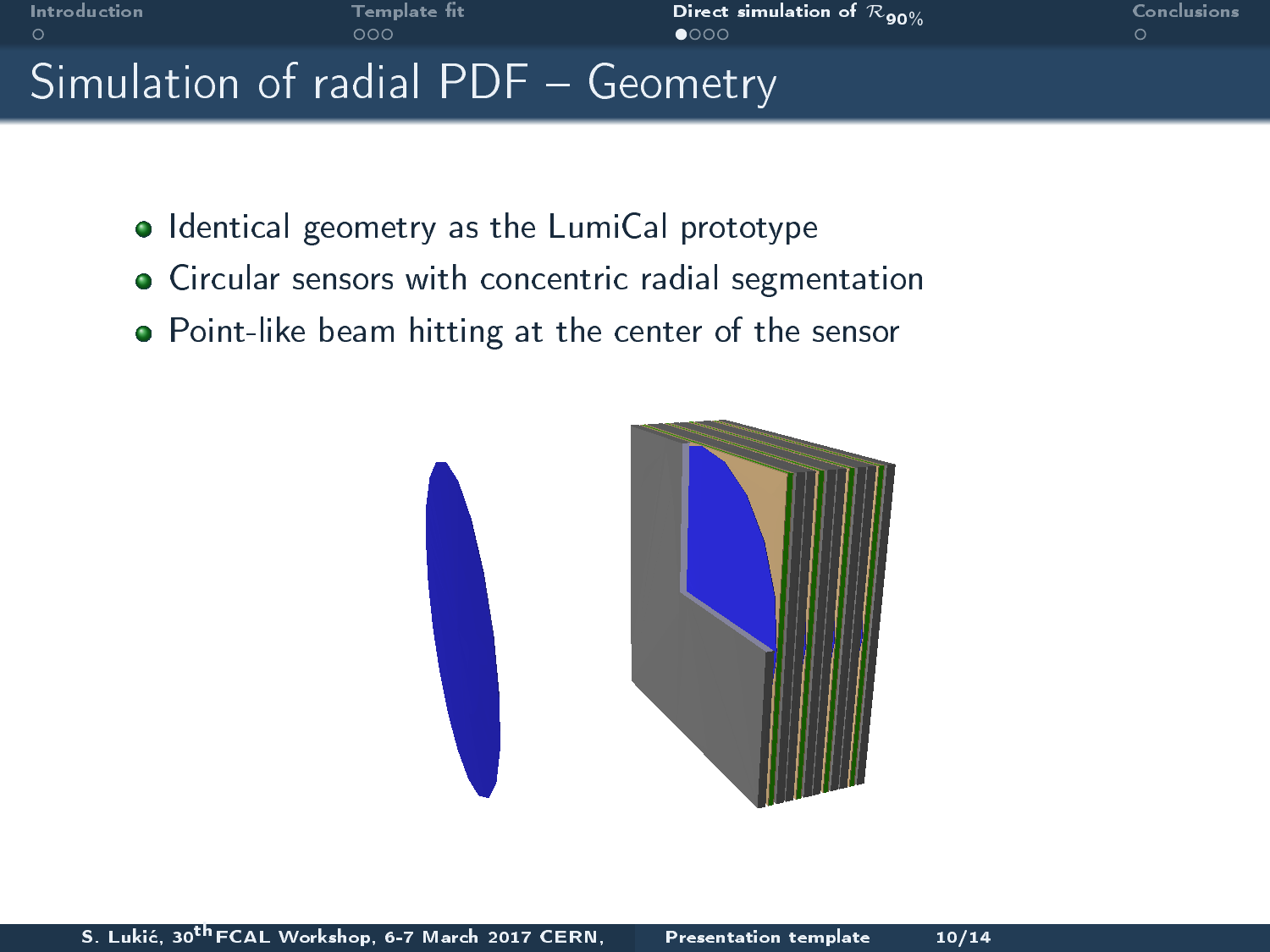

[Introduction](#page-2-0) [Template t](#page-4-0) [Direct simulation of](#page-11-0) <sup>R</sup>90% [Conclusions](#page-16-0)

<span id="page-13-0"></span>

### Simulation of radial PDF - Segmentation

#### Segmentation adapted to extract radial PDF

- Azimuthal division in 4 quadrants
- Radial steps of 0.1 mm from 0 to 50 mm. Single segment from 50 to 70 mm

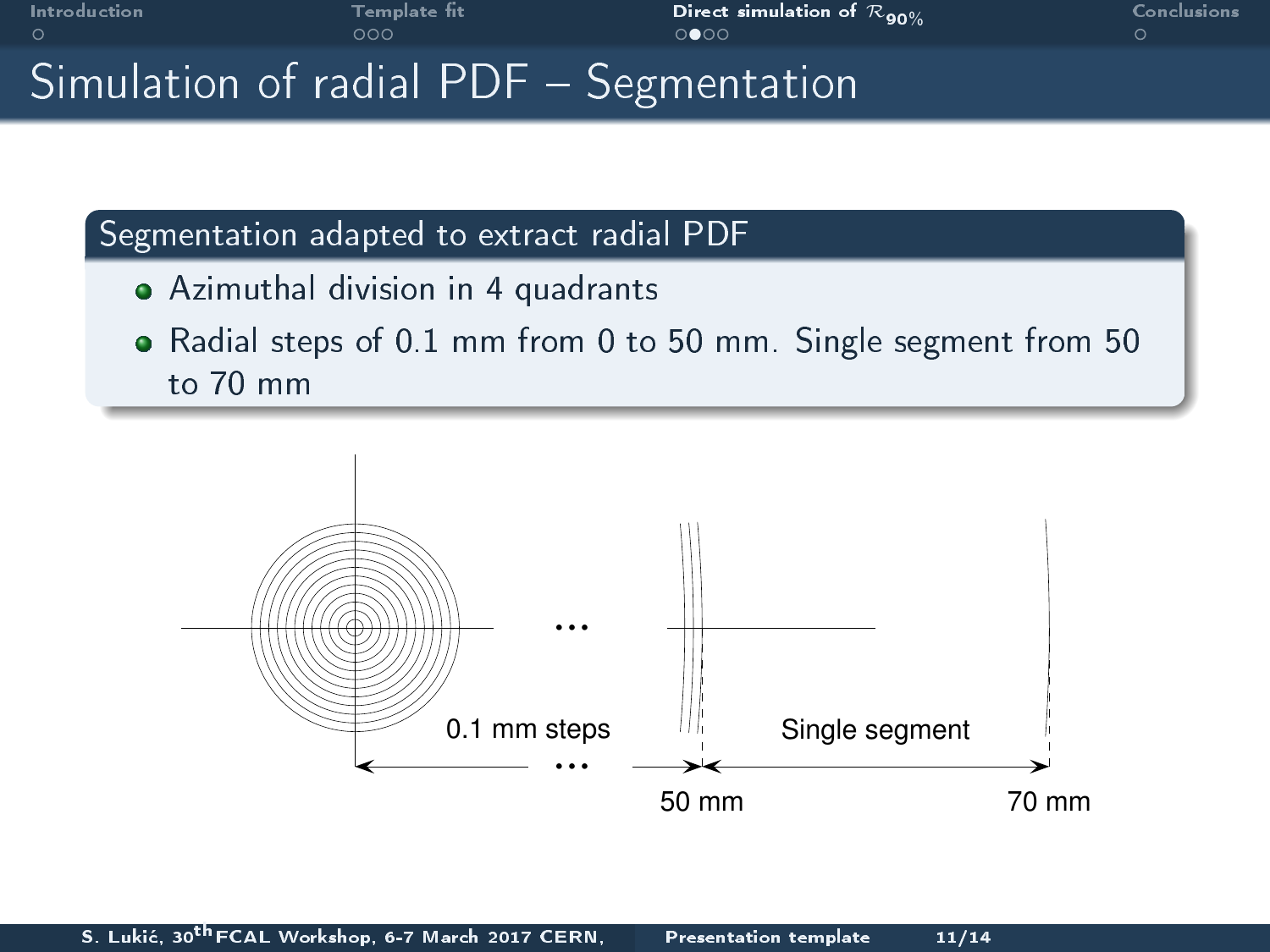

[Introduction](#page-2-0) [Template t](#page-4-0) [Direct simulation of](#page-11-0) <sup>R</sup>90% [Conclusions](#page-16-0)

<span id="page-14-0"></span>

### $Simulation$  of radial  $PDF - Results$

Two methods:

- Fit the tail to determine the fraction of energy leaking transversally; Find  $\mathcal{R}_{90\%}$  directly from the histogram.
- $\bullet$  Full fit of the radial PDF; Determine  $\mathcal{R}_{90\%}$  from the fit parameters.

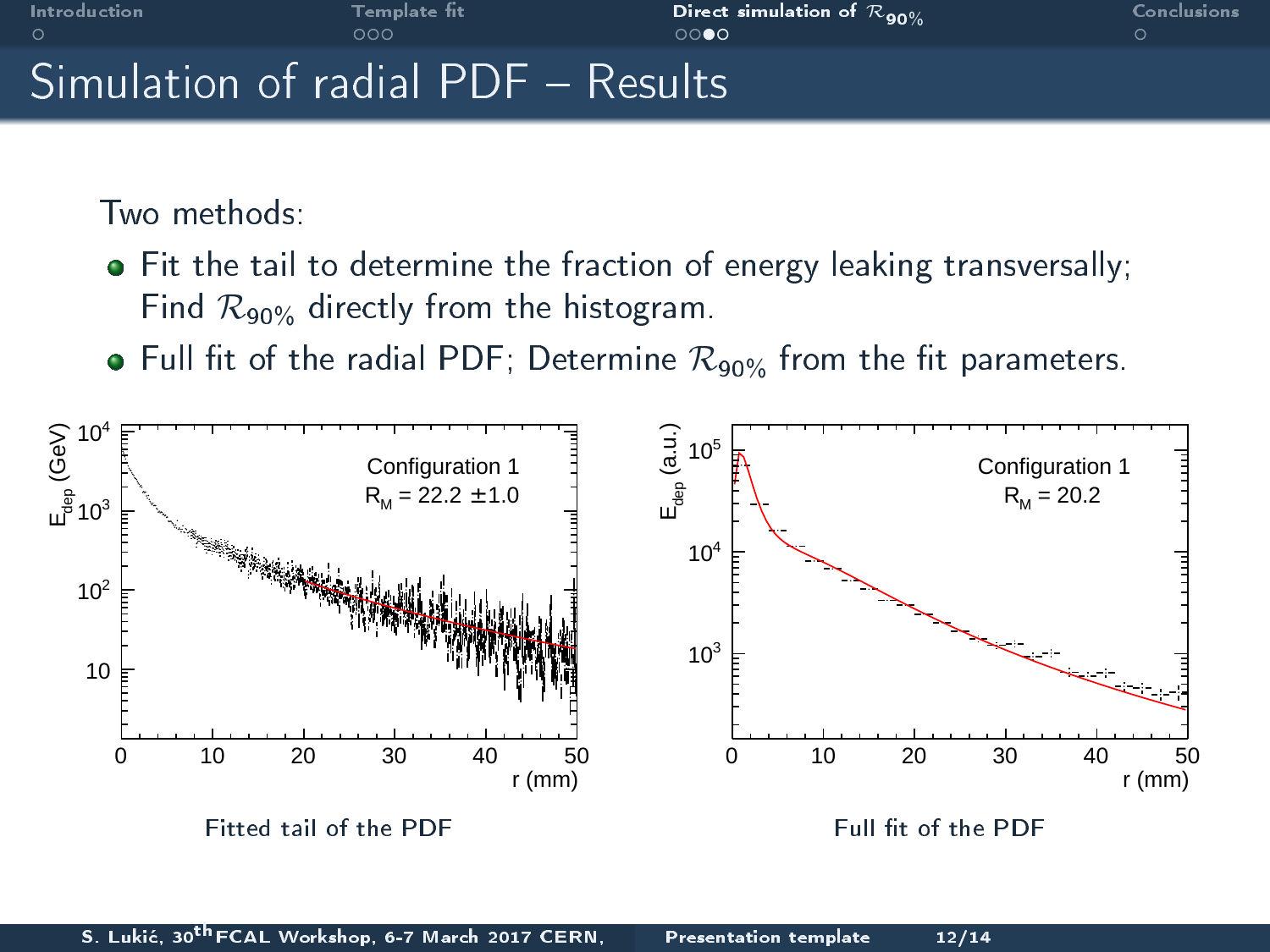

# Simulation of radial PDF - Results

- $\bullet$  Even when directly extracting  $\mathcal{R}_{90\%}$  from the data and using fit only to determine the leaking fraction, results using different parametrisations differ by  $\sim$  20%.
- $\bullet$   $\mathcal{R}_{90\%}$  is found in a relatively low region of the PDF with weak slope  $\rightarrow$  very sensitive on the choice of parametrisation and the parameters.
- Existing parametrisations do not match simulated data well enough for a precise determination of  $\mathcal{R}_{90\%}$ . The situation with the data (when measured beyond  $\sim 1 \times \mathcal{R}_{90\%}$  may or may not be different.

<span id="page-15-0"></span>

| $1.65$ and $1.61$ , $1.60$ $\frac{1}{2}$ $\frac{1}{2}$ $\frac{1}{2}$ $\frac{1}{2}$ $\frac{1}{2}$ $\frac{1}{2}$ $\frac{1}{2}$ $\frac{1}{2}$ $\frac{1}{2}$ $\frac{1}{2}$ $\frac{1}{2}$ $\frac{1}{2}$ $\frac{1}{2}$ $\frac{1}{2}$ $\frac{1}{2}$ $\frac{1}{2}$ $\frac{1}{2}$ $\frac{1}{2}$ $\frac{1}{2}$ $\frac{1$ |      |                                                    |  |  |
|----------------------------------------------------------------------------------------------------------------------------------------------------------------------------------------------------------------------------------------------------------------------------------------------------------------|------|----------------------------------------------------|--|--|
|                                                                                                                                                                                                                                                                                                                |      | Parametrisation From histogram From fit parameters |  |  |
| -GP                                                                                                                                                                                                                                                                                                            | 22.2 | 20.2                                               |  |  |
| GPmod                                                                                                                                                                                                                                                                                                          | 26.6 | 29.8                                               |  |  |

Results for  $R_{\text{00}}$  (mm)